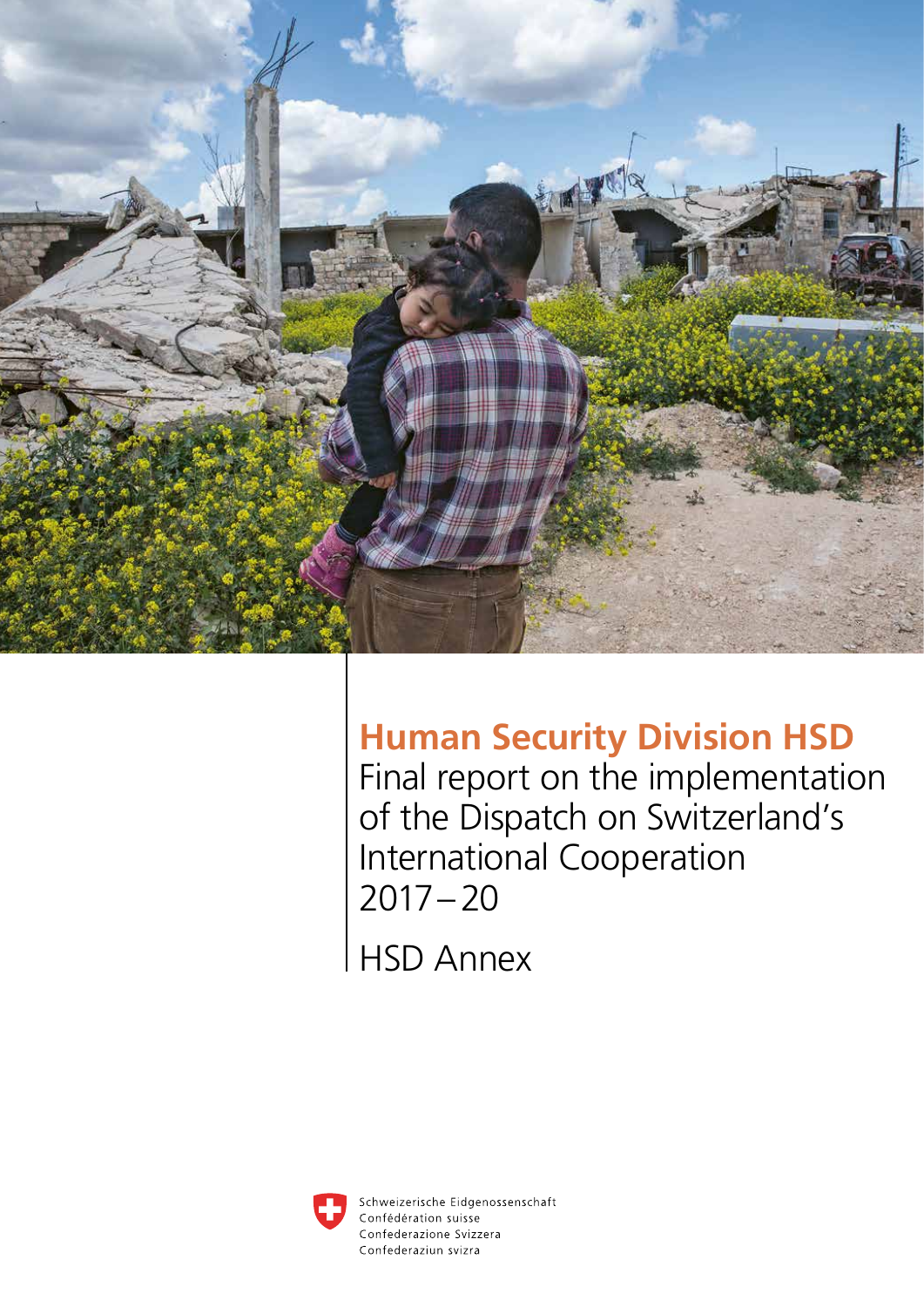# **Human Security Division**



The HSD is an active advocate for peace, respect for human rights and the protection of the individual. This combination, based on the Federal Act on Civil Peace Promotion Measures and the Strengthening of Human Rights, is effective and serves as an example to other countries.



**2016—19 results at a glance:**

- **17 peace processes prepared and supported** (including Syria, Colombia and Mozambique).
- **► Ceasefire negotiations supported in 6 countries** (including Myanmar and Colombia).
- **Annual human rights dialogues conducted with 8 countries** (including China).
- **18 successful diplomatic initiatives launched** (e.g. the Appeal of 13 June initiating closer cooperation between the UN Human Rights Council and the UN Security Council in conflict prevention).

# **Deployment of civilian experts in 2016–19:**

Around **170 experts** were deployed each year in over **35 countries, 42 percent of them women.**

# **For example: Nina Burri**

The International Criminal Court in The Hague investigates, and tries individuals charged with, international crimes. Nina Burri works for the court as an assistant prosecutor tasked with investigating these crimes.

### **For example: Olivier Rod**

The UN peacekeeping operation in Mali supports the government in implementing the peace agreement. Swiss police officer Olivier Rod takes part in patrols in Mopti Region and discusses the situation with local people. The UN presence on the ground and the training of police officers helps to keep the population safe from rebel attacks.

### **For example: André Loersch**

André Loersch is deployed on the OSCE Special Monitoring Mission to Ukraine. Since the outbreak of the conflict, the OSCE mission has been tasked with reporting on the security situation, defusing tensions within the country and promoting respect for human rights.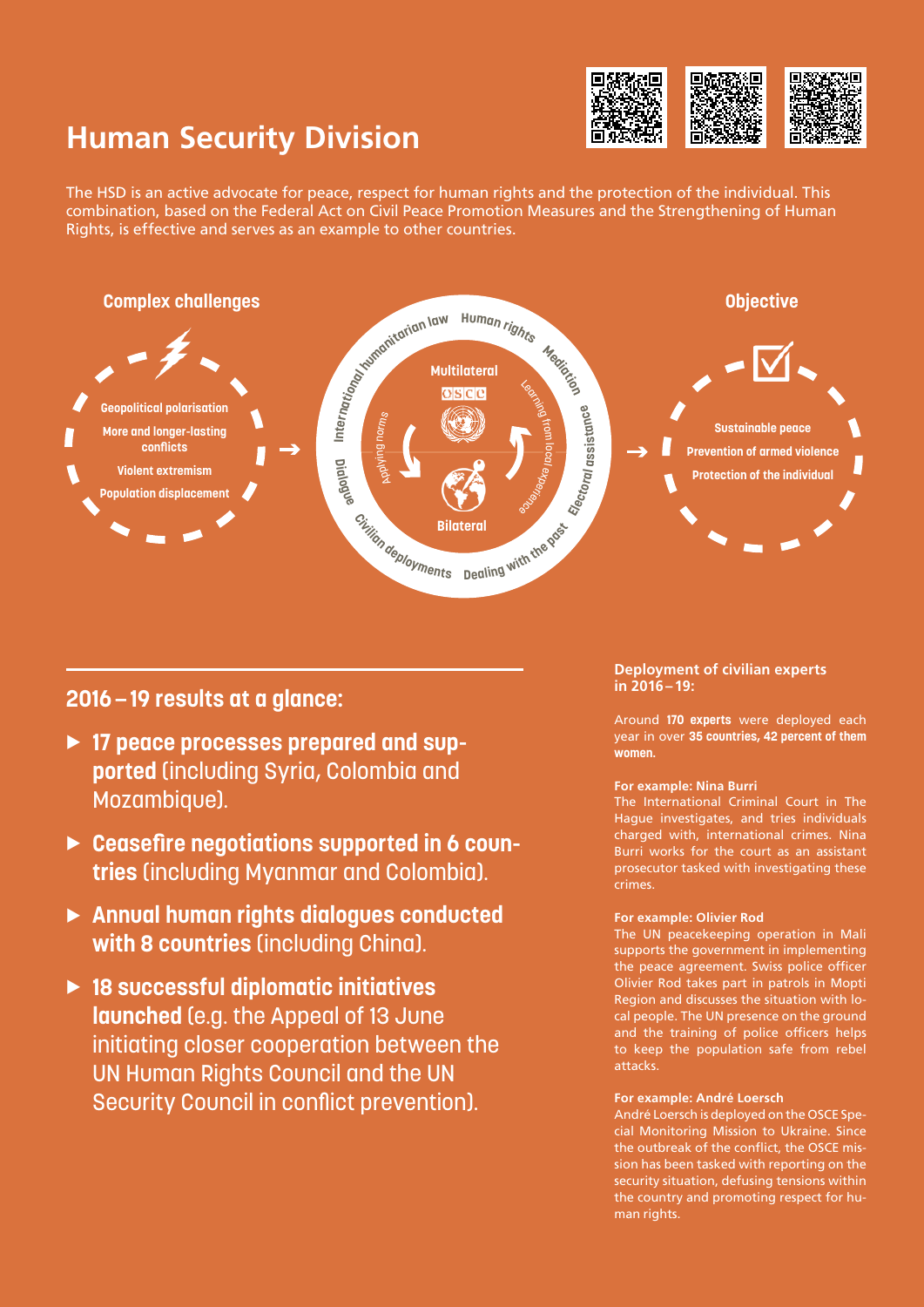# **Strengthening human rights, preventing violent conflict**



The HSD promotes respect for human rights as a means of conflict prevention. Non-state actors, whether non-governmental organisations (NGOs) or transnational companies, play an increasingly important role in this endeavour. Championing human rights is not only an obligation under international law but is also in Switzerland's interests, for where human rights are violated, there can be no long-term peace, security or prosperity.

# **Business and human rights: guidance on commodity trading**

«With more and more consumers demanding responsible supply chains, businesses and NGOs joined forces with the federal government and the cantons to develop guidance on reducing human rights abuses», says Stéphane Graber, Secretary General of the Swiss Trading & Shipping Association (STSA). This guidance helps companies to identify where there is a risk of human rights violations in the purchase, sale, transport, storage and processing of commodities, and to take appropriate action. In this way, large commodity traders such as Mercuria and SMEs like Ecom Agroindustrial can prevent human rights violations as well as damage to their own reputations.

### **Every dialogue is a human rights dialogue**

Switzerland conducts dialogues on human rights issues with a number of countries. The bilateral human rights dialogue with China, begun in 1991, provides a platform for discussing even contentious subjects such as minority rights and the death penalty. An exchange of experts helped to bring about a number of improvements in detention conditions in Chinese prisons. In addition to its bilateral contacts, Switzerland reports regularly to the UN Human Rights Council on the human rights situation in China, expressing its concerns regarding restrictions on the freedom of religion, expression and movement of ethnic and religious minorities. For Swiss human rights policy to have an impact on China, this combination of multilateral and bilateral engagement is crucial. Human rights issues need to be addressed consistently and coherently at all political levels.

# **Teaming up for human rights in sport**

While major sporting events such as football World Cups and the Olympics bring nations together in a positive way, the working conditions of the (mostly foreign) workers employed on major construction projects in the host countries often come in for criticism. An HSD initiative led to the establishment of a Centre for Sport and Human Rights in Geneva in 2019. In Qatar, the collective efforts of governments, the private sector, FIFA, international organisations and civil society brought about improvements in working conditions.



As a result, the more than 36,000 migrant workers building infrastructure for the 2022 FIFA World Cup now enjoy greater protection and higher minimum wages.

# **External view**

**HSD strengthened children's rights in Senegal**  Upholding human rights in the penal system can help to counteract radicalisation, particularly among children and young people.

 **Main finding of the evaluation (see QR code):**  Targeted training of judges, social workers, prison staff and police officers on children's rights has had a positive impact on youth justice.

 **Unique approach:** Promotion of interdisciplinary cooperation within the youth justice system.

 **Significant outcomes at three levels:** Enhanced expertise on youth justice in Senegal.

[Children's rights](https://www.eda.admin.ch/dam/eda/fr/documents/aussenpolitik/menschenrechte-menschliche-sicherheit/Externe-Evaluation-AMS-Jugendjustiz-Senegal_FR.pdf) better safeguarded through **CAO** closer cooperation.



Switzerland recognised as an important partner in the promotion of children's and

# human rights.

# **Challenges**

**Opportunities and risks of digitalisation**  Digitalisation allows information to be disseminated quickly and widely, while the use of artificial intelligence opens up new opportunities. However, the rise of digital technology has also facilitated censorship, bullying and the propagation of hate speech. The risks in terms of equality, non-discrimination, privacy and freedom of expression are considerable. The HSD is therefore working with the Office of the United Nations High Commissioner for Human Rights to develop ways of promoting the responsible use of new technologies.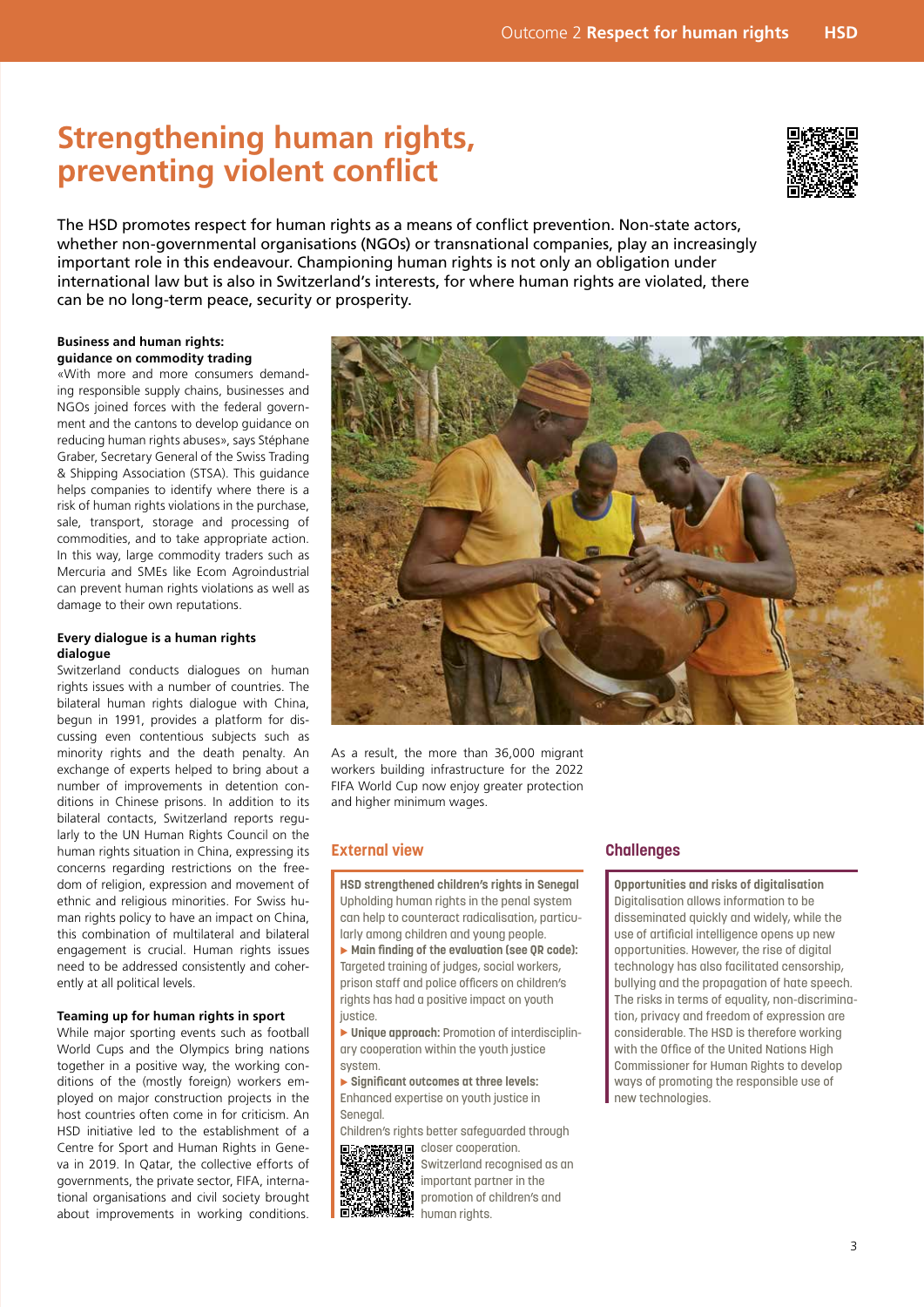# **Facilitating and sustaining peace**

The HSD brings the parties to a conflict to the table, supports them and provides specialist expertise. Switzerland's history, expertise and political system make it ideally qualified to promote peace.



#### **Syria**

The Syrian conflict has cost the lives of more than 500,000 civilians since 2011 and displaced some twelve million people. The HSD has been working at three levels to bring about a peaceful resolution to the conflict. It supported the UN peace process in Geneva in direct cooperation with the UN special envoy, fostered peaceful coexistence on the ground, and promoted efforts to document war crimes and serious human rights violations and to address the past.

An HSD expert helped the UN to ascertain the fate of some 100,000 to 200,000 missing persons. In late 2018 and early 2019, some initial prisoner exchanges took place.

«During my mandate, Switzerland and the Human Security Division have been a reliable key partner for my mission. Through our close-knit cooperation on civil society inclusion – to name just one example – we have enabled all segments of the Syrian society to have a voice when it comes to the future of Syria. This key work could not have been done by one of the regional or big powers involved in Syria. It requires the trust of Syrians and a sensibility for inclusion and public participation that Switzerland perfectly embodies.»

**Staffan de Mistura,** UN Special Envoy for Syria 2014—2018

#### **Ukraine**

The past five years have seen the return of armed conflict to Europe, with little prospect of a resolution in the near future. The HSD-endorsed OSCE Coordinator of the Humanitarian Working Group in the Trilateral Contact Group in Minsk has been grappling with the parties in a bid to make progress on the most pressing humanitarian challenges in the conflict-affected areas. Among other things, he has insisted on better and safer arrangements for civilians wanting to cross the line of contact between the government-controlled and non-government-controlled areas of eastern Ukraine. Around a million such crossings take place each month. In late 2017, he contributed significantly to the release and exchange of more than 300 prisoners. Between 2017 and 2019, the HSD seconded an adviser to the Ukrainian Ministry of Temporarily Occupied Territories and Internally Displaced Persons. This Swiss expert became one of the minister's closest advisers, working directly on government strategies and programmes and supporting conflict prevention and peacebuilding projects run by the ministry.

### **External view**

**Evaluation: 12 years of helping Colombia deal with its past (see QR code)**

#### **General findings**

- **Value for money:** Comprehensive work done to a high standard with limited resources.
- **Unique approach:** A combination of professional expertise and diplomacy.
- **Sustainability:** The HSD's work, with the army for example, has helped to embed the process of dealing with the past in Colombia.
- **Recommendation:** The HSD's withdrawal would constitute a risk. Transitional justice requires international supervision by countries such as Switzerland.

#### **Significant outcomes at four levels**

- $\blacktriangleright$  Efforts to deal with the past are backed by the Colombian population.
- A National **Centre for Historical Memory** has [been establishe](https://www.eda.admin.ch/dam/eda/en/documents/aussenpolitik/menschenrechte-menschliche-sicherheit/Externe-Evaluation-12-Jahre-AMS-Vergangenheitsarbeit-in-Kolumbien-2006-2018_EN.pdf)d.

 $\blacktriangleright$  The army has assimilated the issue.

 $\blacktriangleright$  Dealing with the past is included in the peace agreement.

#### **Mozambique**

Mozambique has been embroiled in an onand-off civil war since it gained its independence in 1975. In August 2019, the government and the armed opposition, RENAMO, signed a comprehensive peace agreement. Switzerland closely supervised the negotiations leading up to the agreement, as part of which the HSD sent mediation experts to Mozambique and advised on solutions concerning decentralisation and demilitarisation. However, the signing of the peace agreement is just the first step on the road to a lasting peace. Switzerland will continue to assist Mozambique, especially in the area of demilitarisation and reintegration of ex-combatants.

#### **Preventing election violence: Zimbabwe and Nigeria**

Elections may mark the start of a peaceful transition process but they can also trigger violence. In Zimbabwe in 2018, the HSD was asked by national actors to support negotiations between the political parties, which led to the adoption of an electoral code of conduct. The 2018 election campaign was heralded as the freest and most peaceful in the country's history. In 2019, the HSD worked with a collective of statesmen, traditional leaders and citizens in Nigeria. The resulting Abuja Peace Agreement helped to reduce violence during the presidential election in February 2019.

# **Challenges**

#### **Increasing complexity**

Armed conflicts are lasting longer and involving new, and growing numbers of, parties. This makes resolving them a more complex task. Thanks to specialists on the ground, and its willingness to enter into dialogue with all warring parties, the HSD is able to respond swiftly to change. However, lasting peace means much more than a halt to hostilities. The HSD therefore has to be increasingly willing to support peace processes in the long term.

4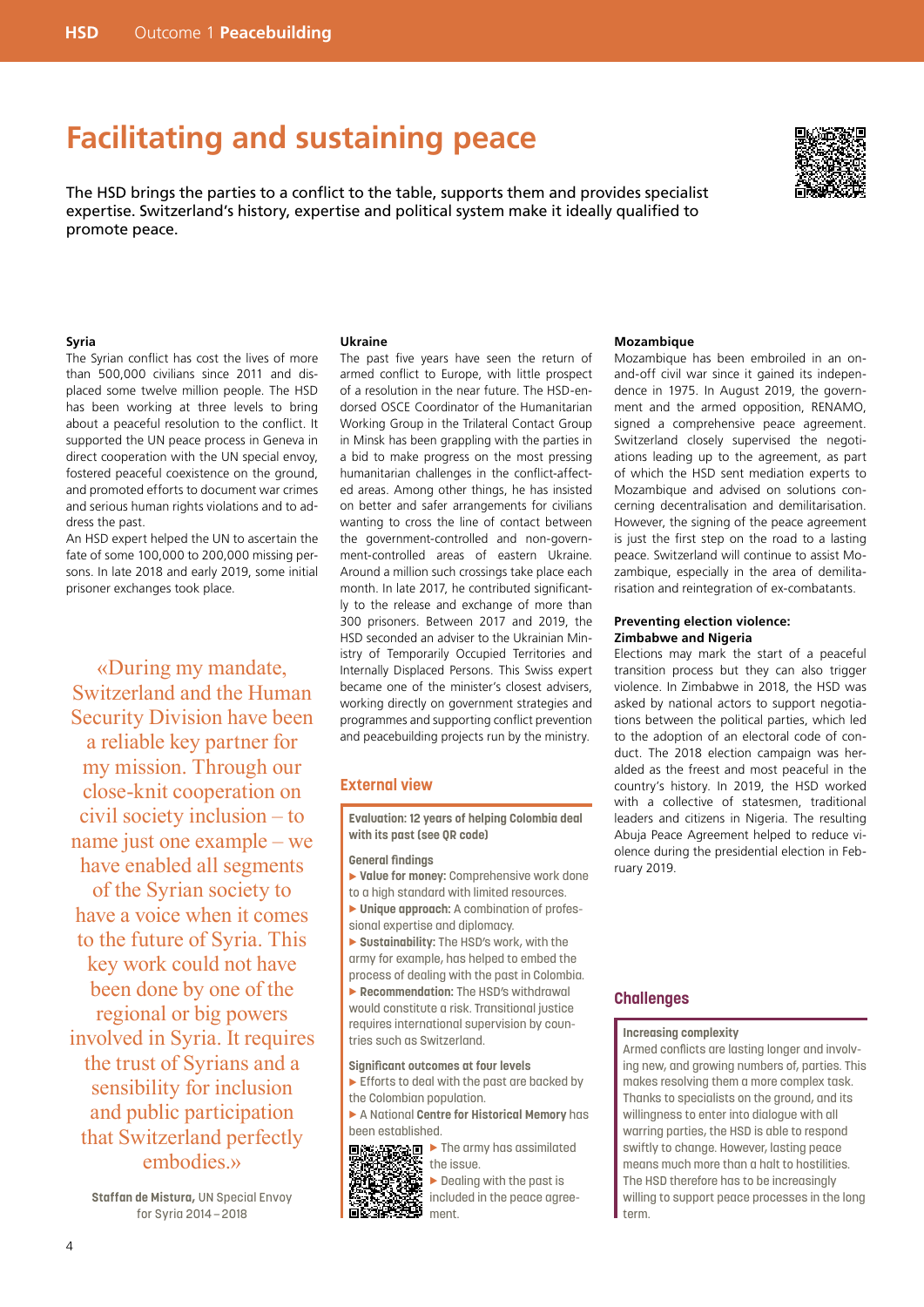# **Protecting people from armed violence**

Civilians – women, men and children – now account for up to 80 percent of the victims of armed conflict. The HSD seeks to safeguard the civilian population by diplomatic means. Concrete action to enforce international humanitarian law, protect people from armed violence and promote humanitarian interests in disarmament processes has a preventive effect.



# **The long road back to life – a child soldier's story**

ാത്

Uganda, 2017. Winnie has just completed her studies in economics – a remarkable achievement for a former child soldier. At the age of 15, Winnie and 180 other girls were abducted in the middle of the night by the rebel group Lord's Resistance Army (LRA). For a year she experienced unspeakable horrors, before managing to escape on her second attempt, battling her way through the bush for several days until she reached a village. The villagers took her to a rehabilitation centre and she was subsequently reunited with her family thanks to a radio programme. With the HSD's support, her story was made known to the International Criminal Court in The Hague, and she has been interviewed in connection with the trial of former LRA commander Dominic Ongwen for war crimes. Winnie's story and those of hundreds of other child soldiers provide important background information for such trials.

#### **Protection for medical personnel**

The provision of medical care to the sick and injured, including fighters on the opposing side, is a cornerstone of international humanitarian law. As important as they are, some counterterrorism measures criminalise medical assistance on the grounds that it supports terrorism. For example, following the retaking of Mosul in northern Iraq, Anna, a doctor in the city, was charged with providing medical assistance during the IS occupation. The HSD advocated a fact-based discussion of this moral quandary and the development of solutions not only with governments but also between humanitarian organisations and counterterrorism actors.

#### **Ammunition safety: the UN follows Switzerland's lead**

Stockpiled government ammunition that falls into the hands of armed groups can destabilise entire regions.

In 2015, the HSD launched an initiative to prevent explosions in ammunition depots and to stop ammunition from ending up in the wrong hands. The UN adopted a resolution on this issue in 2017. The HSD also supported the creation of a Geneva-based international coordination platform which deploys experts and helps to develop national strategies for safe and secure ammunition management. Through its work on ammunition safety, Switzerland plays a leading role in supporting the UN Secretary-General's agenda in this area.

### **Challenges**

REBEL ARE RELLY

**Mines in cities and densely populated areas**  Despite the great headway made in recent decades, humanitarian mine clearance now faces some complex challenges. Since 2014, casualty numbers have been climbing again (from 3,993 victims in 2014 to 9,437 in 2016), with most of those affected being civilians. This is a matter of grave concern. The rise is driven by the use of anti-personnel mines by armed groups, increasingly in urban areas. This makes it all the more important that such groups know about and comply with the ban on anti-personnel mines.

 $\overline{\mathbb{D}}$ 

98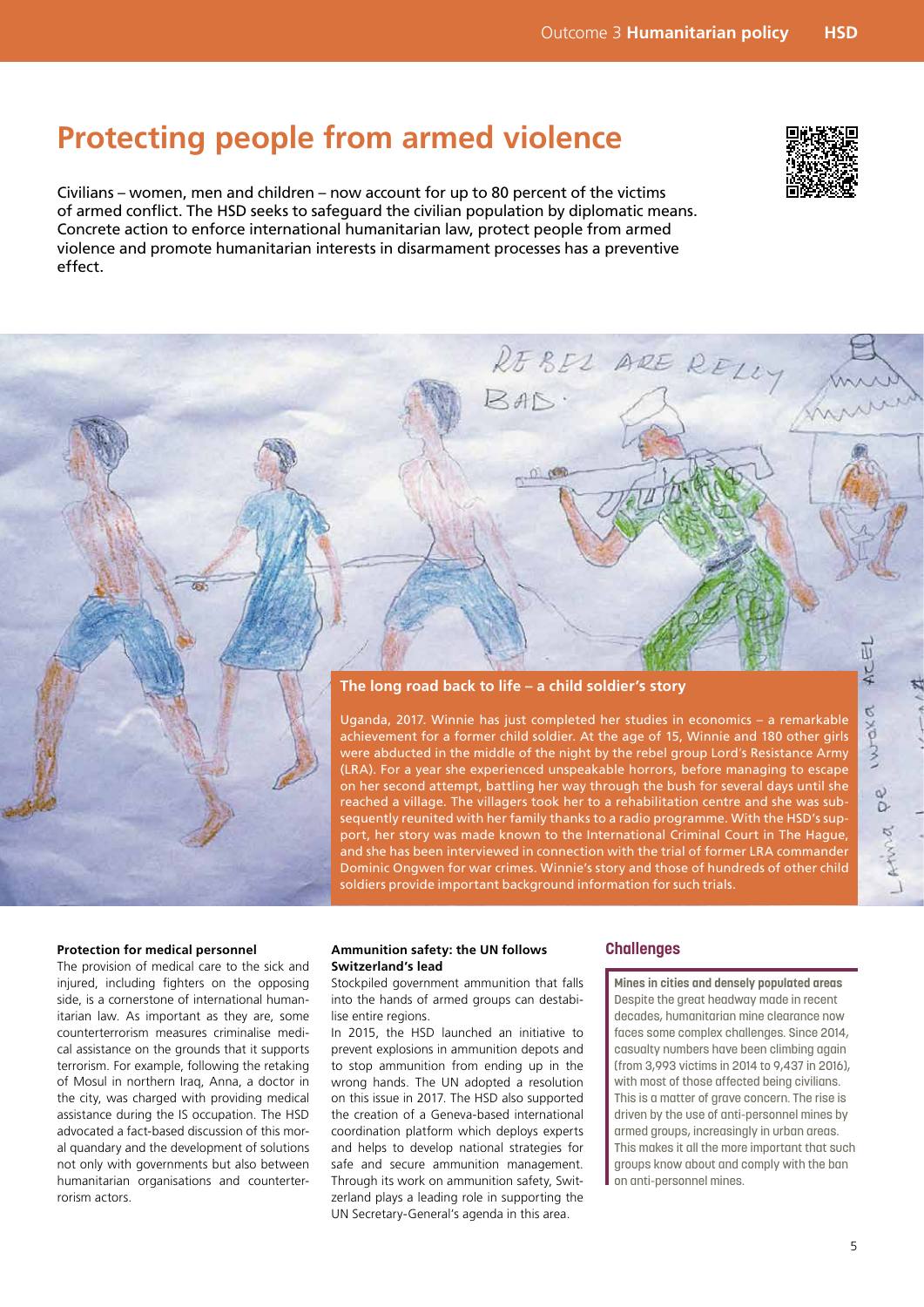# **Better management of migration and displacement**



Irregular migration and refugee movements endanger the stability of countries and entire regions as well as the safety of migrants themselves. In the absence of any regulation, migrants may become victims of human trafficking, die at border fences, in internment camps or while trying to cross the Mediterranean. Organised crime profits and state structures are destabilised.

**70.7 million** people forcibly displaced worldwide



# **41.3 million**

displaced in their own countries

### **Sustainable solutions for displaced persons**

Worldwide, by far the largest group of people forced to flee their homes are those displaced within their own country. Depending on the circumstances, such internally displaced persons (IDPs) may later end up as refugees or migrants. Though often among the most vulnerable groups in society, they receive little attention, with concerns for national sovereignty being a primary reason. At the UN, the HSD helped to put IDPs in the political and operational spotlight and was involved in establishing a high-level panel on the issue. Sustainable development in these countries is only possible if the living conditions of millions of IDPs are improved.

### **Finding missing persons**

Registered cases of missing persons doubled between 2016 and 2018. As migration increases, so too do the challenges involved in finding missing people and informing their loved ones. Many have disappeared without **25.9 million** refugees

trace, become victims of human trafficking, enslavement and other crimes, or drowned in the Mediterranean. The uncertainty is extremely traumatic for relatives and can have consequences that threaten their livelihoods. The HSD assists countries in the Mediterranean region to fulfil their obligations under international law, in keeping with the comprehensive and partnership-based approach of Switzerland's foreign policy on migration. At the same time, the HSD is working with the International Committee of the Red Cross to establish universal standards for all missing persons (in relation to tracing and forensics, for example).

#### **Preventing human trafficking**

According to the International Labour Organization (ILO), around 40.3 million people worldwide were victims of modern slavery in 2019. The vast profits generated fuel armed conflict in places such as Libya as well as funding violent extremism. The HSD is actively engaged in the prevention of human trafficking.



**3.5 million** asylum seekers

In Nigeria, this takes place in collaboration with traditional and religious authority figures, who educate their communities about the dangers of human trafficking; in Mali, the HSD builds the capacity of the UN mission to identify cases of human trafficking, and in multilateral organisations it helps consolidate the political and legal basis underpinning effective action to combat human trafficking.

# **Challenges**

**Mixed migration movements**

Millions of people migrate within and between countries and regions, whether fleeing conflict, human rights abuses or natural disasters, or in search of better economic prospects. These movements are increasingly complex, with people using the same migration routes for a variety of reasons and being exposed to the same dangers. The traditional distinction between refugees, irregular and regular migrants is therefore becoming increasingly difficult to maintain. Effective migration policies must address this challenge by focusing on the push factors driving migration and on protecting the rights of the people concerned, regardless of their status.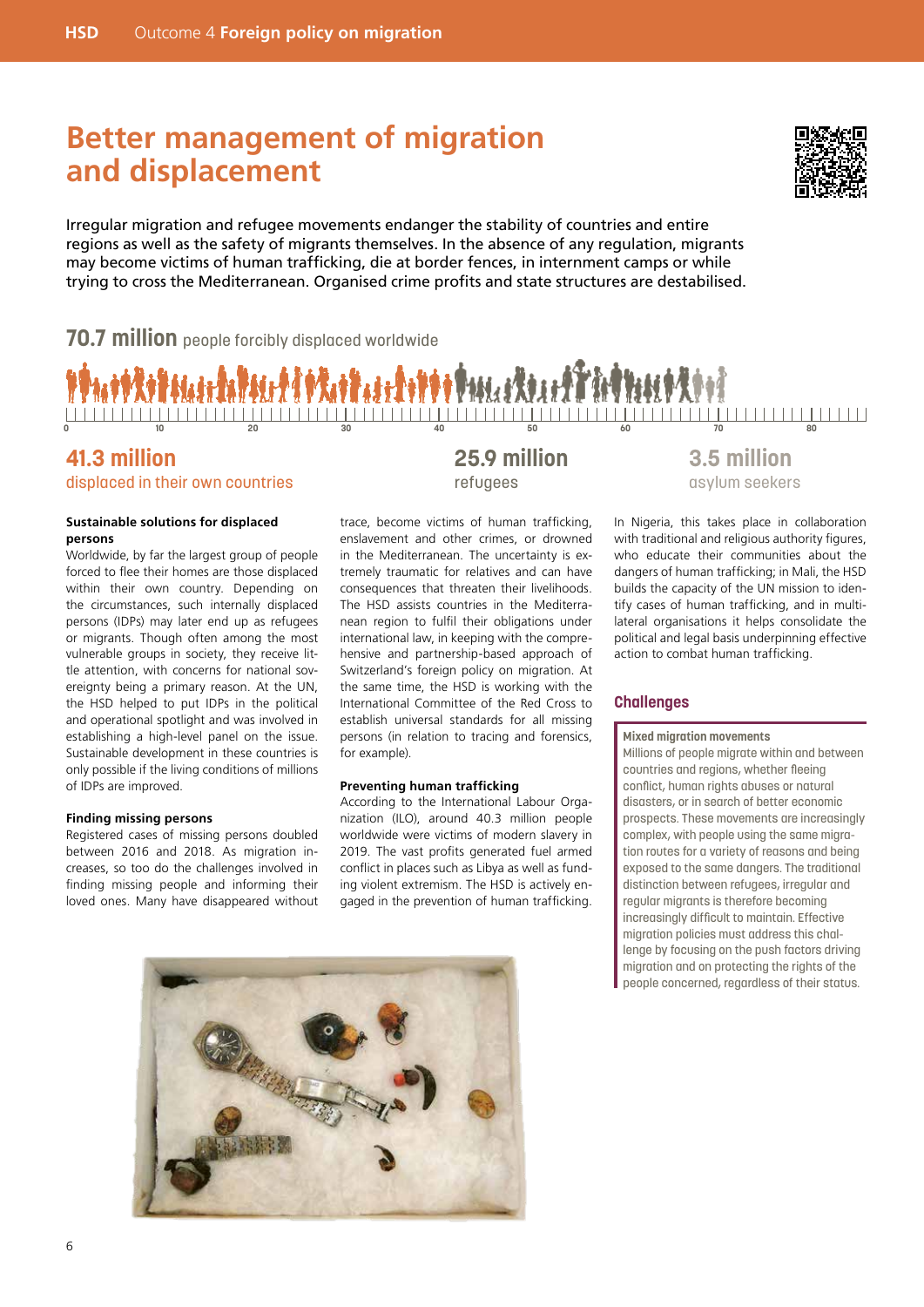# **Lessons learnt and outlook**

Efforts to promote peace and security have gained in importance in recent years and will continue to do so. The challenges are many and varied and there is growing pressure to find quick-fix solutions in conflict situations. Meanwhile, sustainable conflict resolution, through the transformation of societies and the fostering of peaceful coexistence, is neglected. Internationalised proxy wars are once again a frequent occurrence. Conflicts are lasting longer and becoming more complex. Violent internal conflicts are on the rise and are increasingly being played out in towns and cities, bringing misery to civilian populations. The number of people displaced as a result of human rights violations, poverty, natural disasters and climate change shows no signs of falling. International law, human rights and international humanitarian law are being flouted with growing regularity, or even actively undermined.

For the sake of its own security and prosperity, Switzerland continues to rely on a functioning international order and peaceful coexistence. The HSD can help shape responses to global challenges and contribute to peace, stability and prosperity. It is an international leader in the promotion of peace and security. Indeed, other countries are increasingly investing in similar activities, which confirms the validity of the HSD's work.

# **The HSD's experiences over the past four years show that:**

- Successful peace policy requires acceptance by all parties to a conflict. The access that the HSD enjoys is often the result of years spent fostering trust.
- ▶ Conflicts and crises remain difficult to predict. The HSD must maintain the agility it needs to respond quickly to challenges and opportunities. At the same time, it has to be prepared to support peace processes on a long-term basis where necessary, in order to secure lasting peace.
- Effective peacebuilding starts at the local level. The HSD is ideally suited to this bottom-up work.
- The HSD's tried-and-tested expertise in areas such as ceasefire negotiations, prevention of violent extremism and dealing with the past must be preserved and also adapted to changing needs.
- ▶ Respect for human rights helps to prevent conflict and provides an early warning indicator of the potential for conflict within a society.
- ▶ The HSD can achieve greater impact on human rights issues by working with the private sector.
- ▶ The HSD's expertise in drawing up a pre-election code of conduct has proved effective and can be deployed at short notice; this instrument should be expanded.
- $\triangleright$  The number of civilian casualties in armed conflicts is rising again. The HSD will continue its efforts to protect the civilian population, taking advantage of the opportunities offered by new technologies and seeking ways to persuade all parties to a conflict to comply with international humanitarian law.